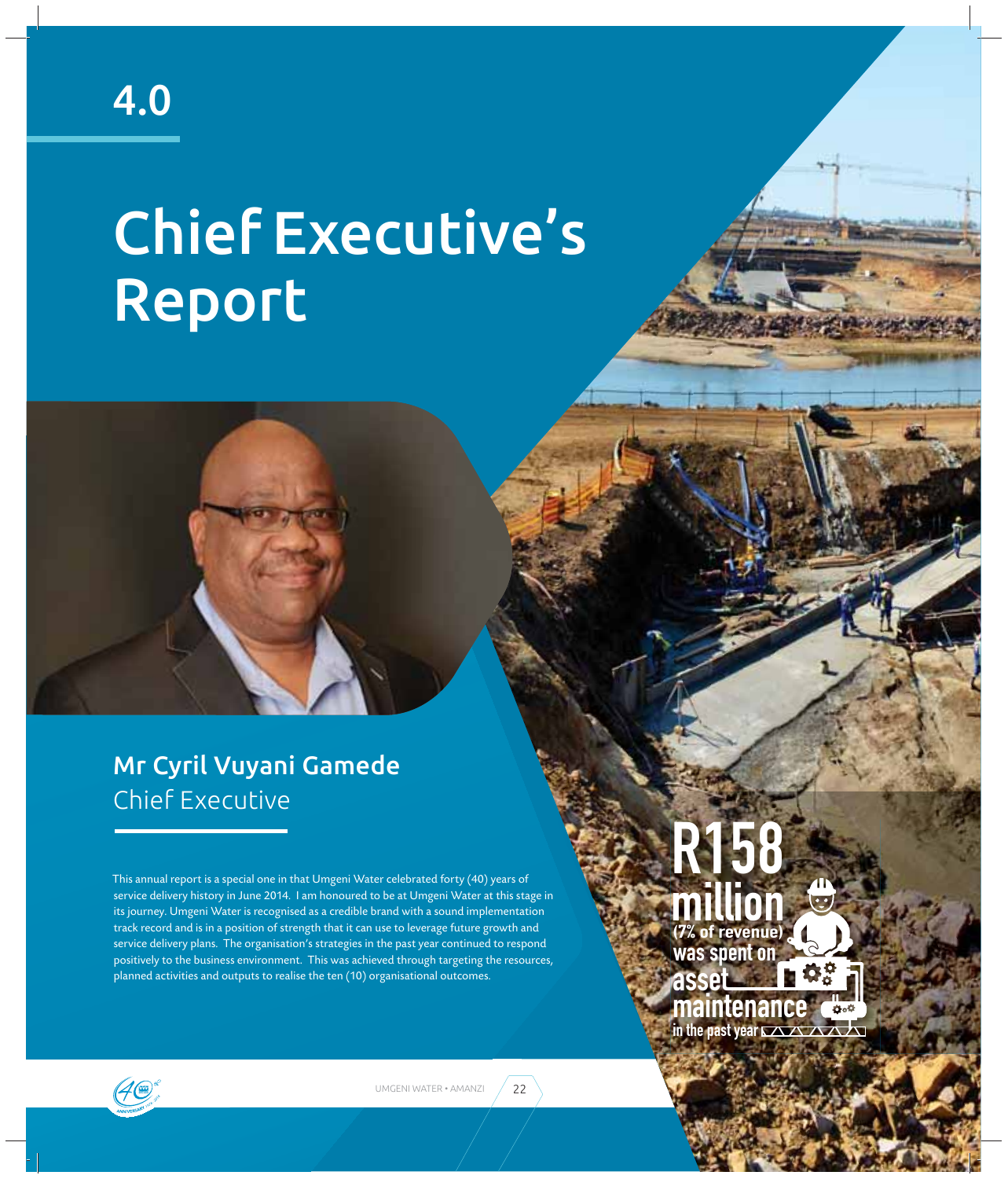*Environmental Sustainability 1994*

*Delivering focussed and balanced organisational outcomes over the years*

*Community Sustainability 2005* 

# **Product Quality**

Excellent drinking water quality was provided to customers and communities. The water quality at all treatment works improved since the previous period. Umgeni Water was also proud to achieve its first ever Green Drop certification for the Ixopo Wastewater Treatment Works (WWTW), whilst making inroads with implementing the multiyear project to refurbish and upgrade the Darvill WWTW to address wastewater quality gaps. Umgeni Water's commitment to assure its product quality is borne out by its sound asset management strategy and consistent investment over the past five years in water and wastewater treatment assets, averaging 7% of revenue. A total of R158 million was spent on asset maintenance in the past year (R152 million in 2013).

# **Customer Satisfaction**

23 \ ANNUAL REPORT 2013/2014

Umgeni Water focused its customer engagement sessions in the year on issues of growth, expansion and extending access to rural communities. The organisation is committed to ensuring long-term sustainability of bulk water services delivery for each customer area. In the current supply area, customer satisfaction was assured through meeting all requirements of bulk supply agreements in the year. Volumes totalling 440 million cubic metres (1205 Ml/d) were reliably supplied to six major water service authority customers. At the same time, the organisation treated 28 million cubic metres (75 Ml/d) of wastewater.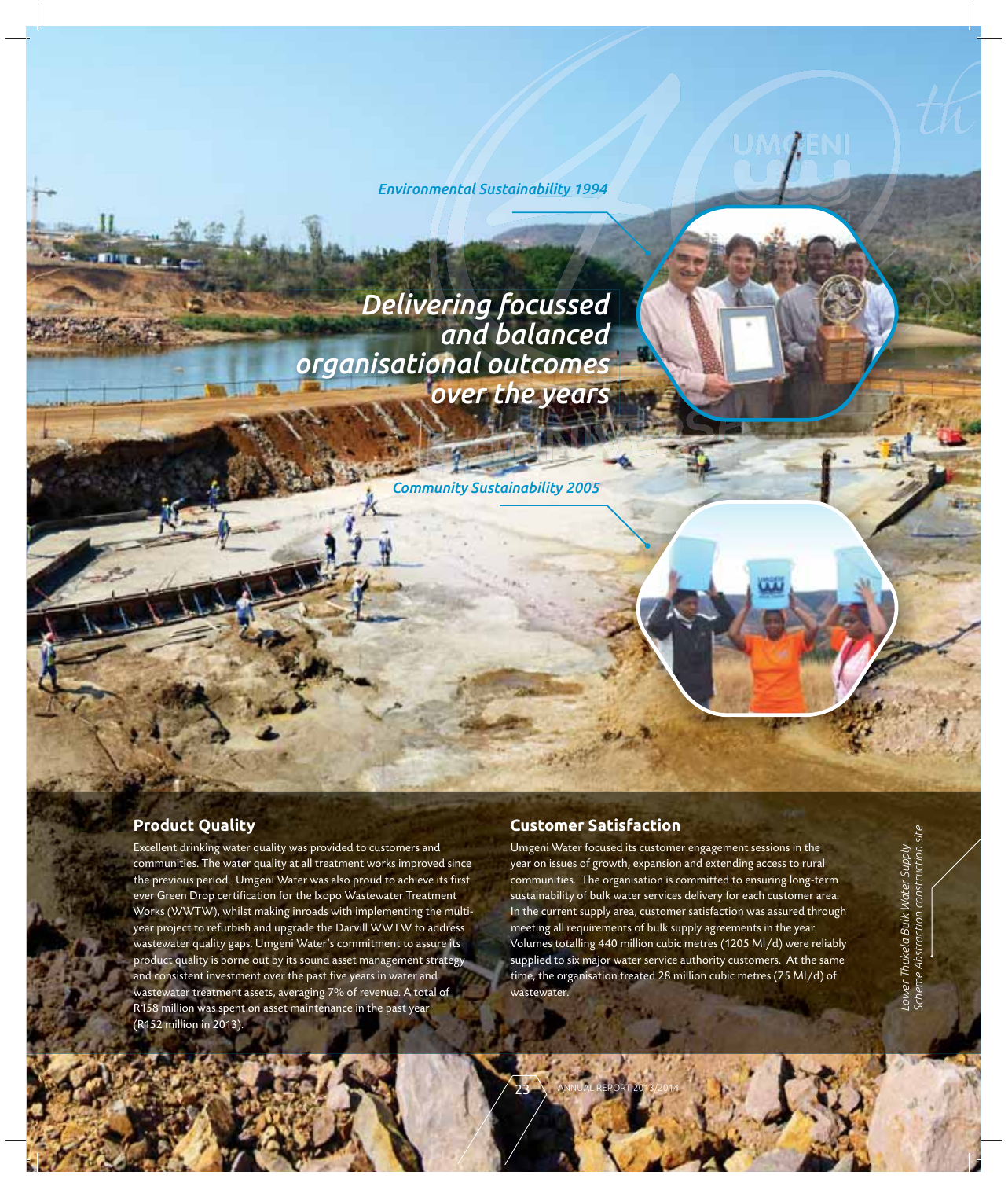### **Chief Executive's Report**

A long-term (ten-year) bulk supply agreement was concluded and signed in the reporting year with Harry Gwala District Municipality. This will enable Umgeni Water to implement water resources infrastructure and increase the bulk supply footprint in the municipality to address the current high level of unserviced areas in the municipality.

# **Stakeholder Understanding and Support**

Umgeni Water's milestone of forty (40) years of service delivery coincided with the entity joining the newly established Department of Water and Sanitation, headed by a new ministry. Umgeni Water remains closely aligned to the agenda of government, which is comprehensively presented in the Chairperson's Report, and will work closer and more seamlessly with the new Ministry, Department of Water and Sanitation and other key partners that will ensure acceleration of water services delivery to communities.

# **Community and Environmental Sustainability**

Umgeni Water entrenched the initiative it commenced with in the previous year, namely introduction of Contract Participation Goals (CPGs) for it contracts. CPG targets set for 2013/2014 were 35% for construction contracts and 30% for professional services. Of forty-one (41) projects awarded in the year, 37.3% CPG was achieved for construction contracts and 33.5% for professional services projects, with a total CPG value of R311 million being awarded (R240 million in 2013).

In the year BBBEE implementation was improved and expanded with 65.6% of total spend allocated to BBBEE (51.64% in 2013) and fourteen (14) new entrants added to the database (3 in 2013).

In undertaking its business in the year, Umgeni Water further created a total of 3375 temporary jobs (2328 in 2013), comprising 1073 from its Capital Expenditure Programme and 2302 through work as an implementing agent.

A total of R25.8 million was paid in wages to local labour (R10.8 million in 2013), while implementing the Capital Expenditure Programme.

for the

**(WWTW)** 

**Ixopo Wastewater Treatment Works** 





# and critical refurbishments and upgrades of major treatment works.

**Infrastructure Stability**

At least 75% of the infrastructure budget of R902 million was targeted to be spent in 2013/2014. However, actual spend was a significant R1024 million (R643 million in 2013), of which 68%, R694 million (R308 million in 2013) was for rural infrastructure projects.

The entity planned, designed and implemented bulk water infrastructure aligned to its strategy and business plan with significant success in the year. This included pipelines, bulk water supply schemes, notably for rural areas,

The investment supported implementation of Ten (10) major capital infrastructure projects in the year:

#### **• '61 Pipeline Augmentation**



 Serves uMgungundlovu District Municipality and eThekwini Metropolitan Municipality

This comprises of a Bulk Potable Water Pipeline from Richmond Offtake to Umlaas Road. All main civil works were practically complete in 2013/2014 and the environmental rehabilitation will be completed in the 2014/2015 rainy season.

#### **• Greater Eston BWSS**



Serves uMgungundlovu District Municipality and will reach and provide potable water access for 41240 people in four (4) wards in Mkhambathini

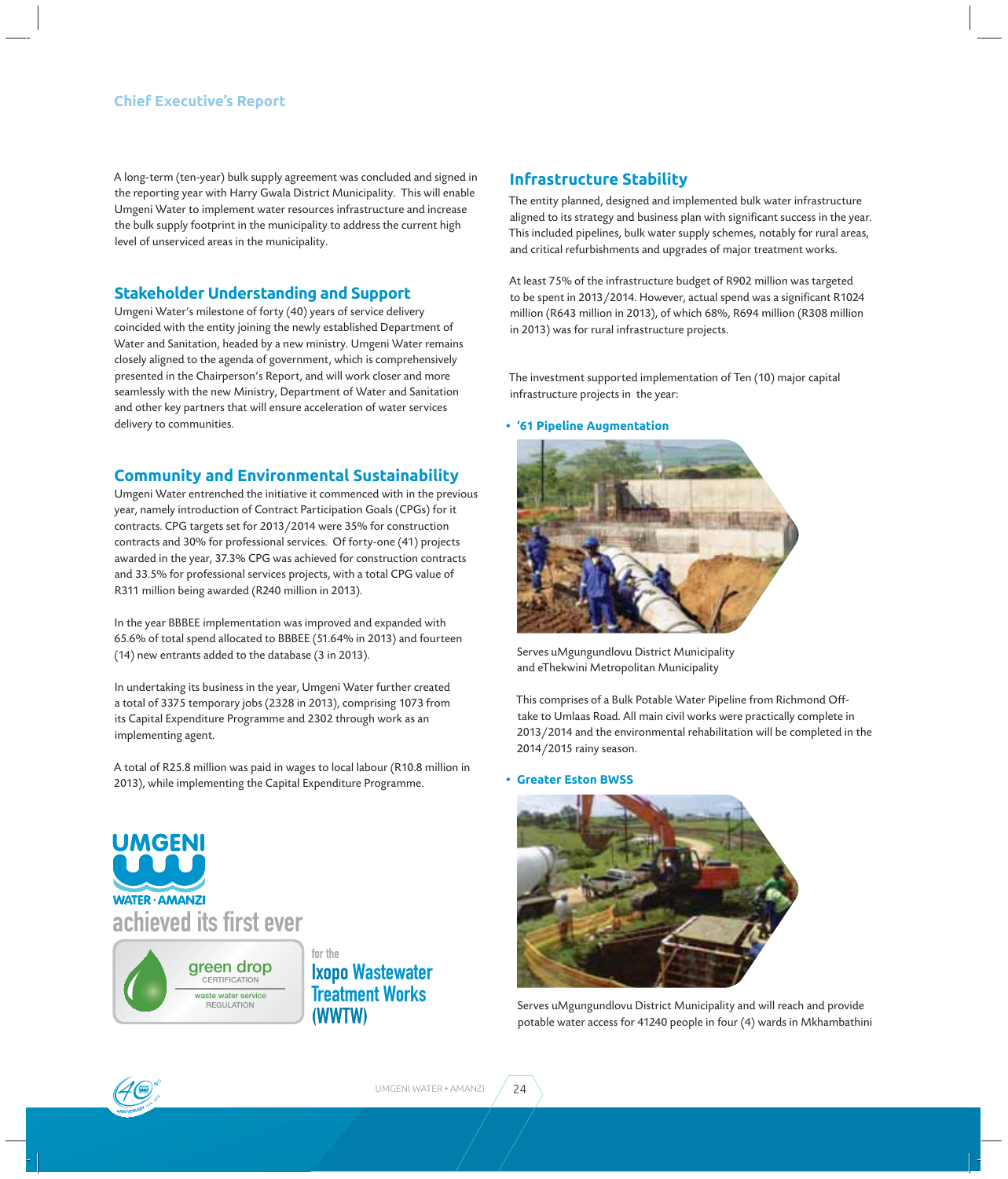Local Municipality and two (2) wards in Richmond Local Municipality, making a significant impact in alleviating water backlogs in these areas.

The 4 Ml/d infrastructure development is in construction and will be completed by December 2014.

#### **• Richmond Pipeline**



Serves the Msunduzi Local Municipality and uMgungundlovu District Municipality and will reach and provide access to rural communities in Richmond Local Municipality.

The project comprises a 30km potable water pipeline from the '61 Pipeline to Richmond Reservoirs for which the on-route reservoir is complete, the pump station construction is in progress and the pipe laying is ahead of programme. The project will be completed by April 2015.

#### **• Maphumulo BWSS Phase 2 Imvutshane Dam**



Serves the iLembe District Municipality, and KwaMaphumulo, Ndwedwe, and KwaDukuza Local Municipalities, and will serve 150000 people in Maqumbi and Ashville.

The construction of the Imvutshane Dam is in progress and will be completed in April 2015.

**• Lower Thukela BWSS**



Serves the iLembe District Municipality and eThekwini Metropolitan Municipality along the coastal strip from north of Durban to the uThukela River.

The infrastructure development comprises an abstraction works, pump station and weir on the uThukela River, water treatment works and potable water pipelines to deliver 55 Ml/d in Phase 1. Construction of Access Roads, Weir and Abstraction Works, Gravity main and the Water Treatment Works were in progress in 2013/2014.

#### **• Mhlabatshane BWSS**



Serves Ugu District Municipality and will reach and provide potable water access for over 100000 inhabitants of ten tribal authority areas.

Commissioning of the BWSS is in progress and will be completed in September 2014.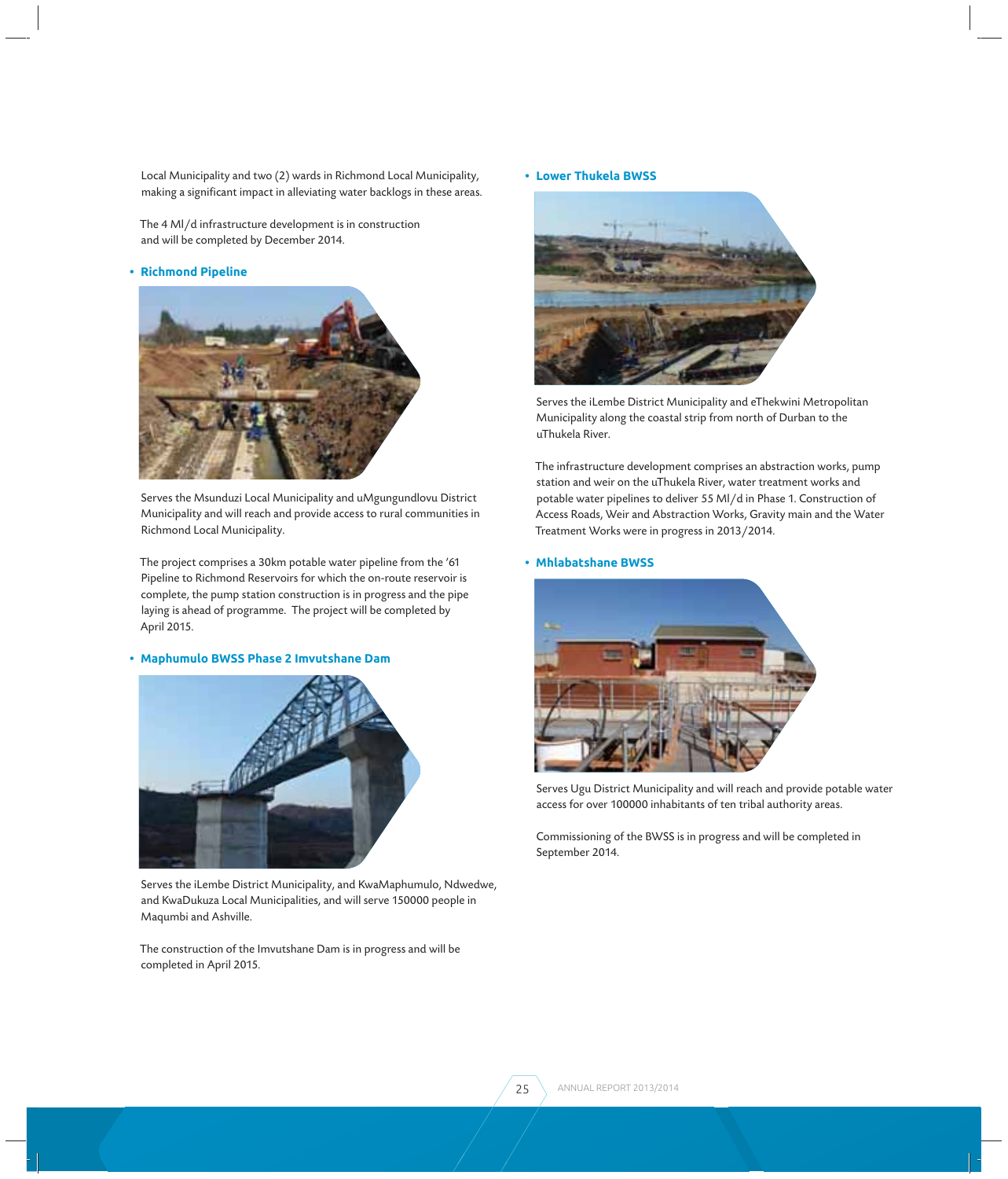#### **• uMshwathi Regional BWSS**



Serves the uMgungundlovu District Municipality and iLembe District Municipality

Planning and design of the scheme which includes 91 km of pipelines, pump stations and 3 bulk storage reservoirs is complete, and the first phase pipeline, reservoir and pump station construction will be completed by December 2015.

#### **• Maphephethwa WTW Upgrade**



Serves the rural areas of Greater Maphephethwa in Inanda area, in the eThekwini Metropolitan Municipality.

The works upgrade to 5 Ml/d was undertaken and partially commissioned in December 2012 and the remaining work will be completed in 2014/2015.

#### **• Hazelmere WTW Upgrade**



Serves eThekwini Metropolitan Municipality and iLembe District Municipality.

Construction is close to completion and commissioning will commence in October 2014.

#### **• Darvill WWTW Capacity Increase**



Serves The Msunduzi Local Municipality.

Construction is due to commence by September 2014 for completion by June 2016.

In addition, Umgeni Water implemented the Greater Mbizana Regional Bulk Water Supply Scheme:

#### **• Greater Mbizana Regional BWSS**



Serves the Mbizana Local Municipality within the Alfred Nzo District Municipality in the Eastern Cape area.

The regional bulk water supply scheme includes a dam and bulk treated water system for which construction of Ludeke Dam was completed in April 2014 and construction of the first phase of the Bulk Treated Water Supply System, comprising 28 km of pipelines, eight (8) bulk storage reservoirs and a pump station, continued and will be completed by December 2014.

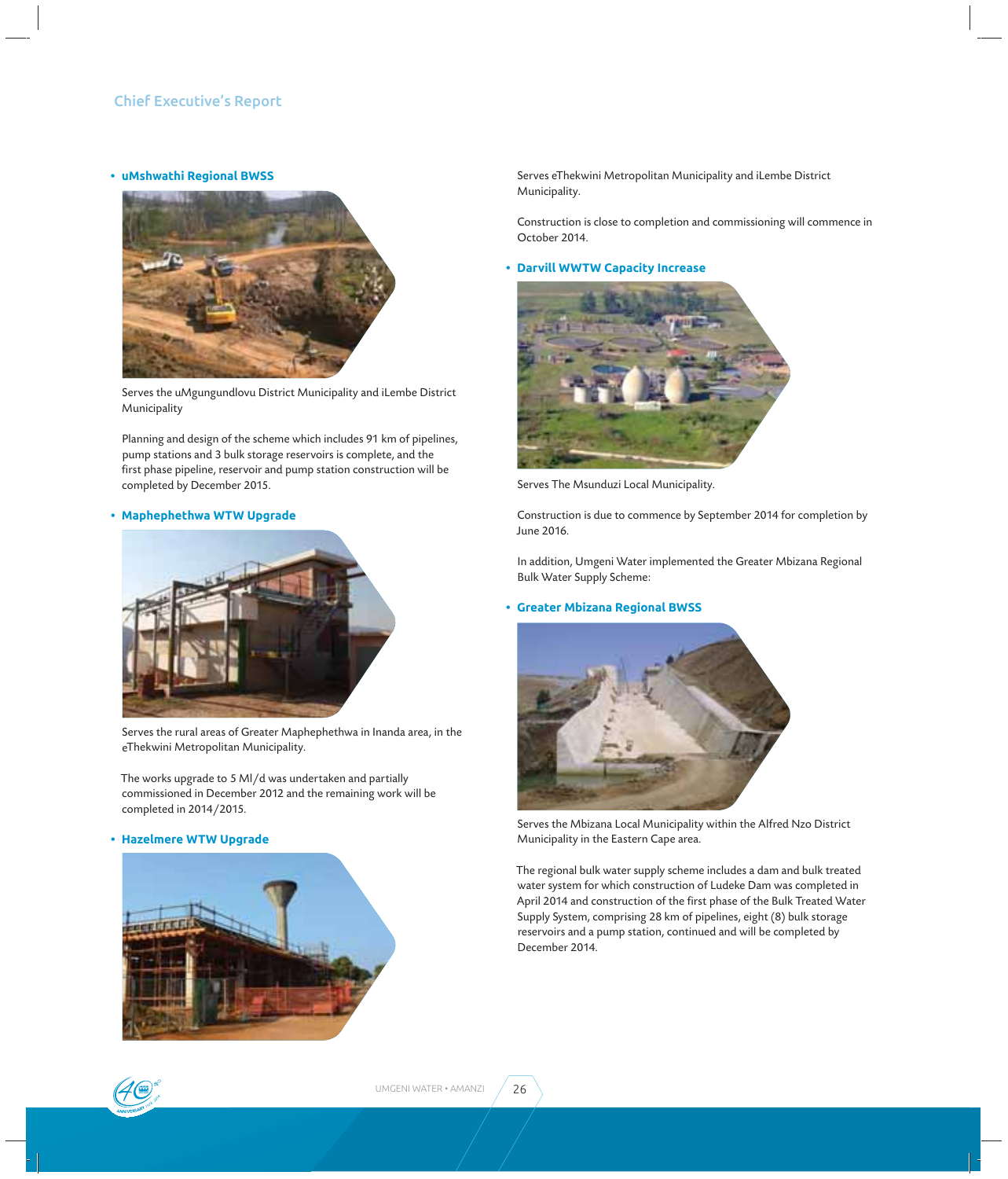## **Water Resources Adequacy**

*Security of water supply resources is paramount to sustainable bulk water supply delivery. Umgeni Water has identified a mix of supply sources for which key projects and progress in 2013/2014 include:*

- **Ǟ** Imvutshane Dam (UW) construction in progress,
- **Ǟ** Spring Grove Dam (DWS-TCTA) impoundment in progress.
- **Ǟ** uMkhomazi Water Project (DWS and UW) detailed feasibility study,
- **Ǟ** Hazelmere Dam raising (DWS) detailed design,
- **Ǟ** Lower Thukela Water Project (UW) construction of run of river abstraction in progress,
- **Ǟ** Darvill WWTW Reuse project feasibility study,
- **Ǟ** East Coast Desalination Plants detailed feasibility study, and
- **Ǟ** Ludeke Dam (UW) construction complete.

# Leadership and Employee Development

In the year, Umgeni Water concluded a Memorandum of Agreement with the University of KwaZulu-Natal as part of the initiative to equip its leaders with the necessary skills and competencies to drive and implement the organisational strategy. The Programme commenced in May 2014 and will continue to 2016, and has its first batch of  $\it\!ffty\text{-}five$   $(55)$ *employees enrolled in the Management Development Programme.*

Umgeni Water has grown its pool of Learnerships and Apprenticeships and in the year provided training, development and exposure to both internal and external candidates. *Thirty-two (32) Artisan Trainees completed and passed their trade test* and are employed within the entity as Artisan Trainees in Mechanical Engineering, Electrical Engineering and Instrumentation.

# *Eighteen (18) Apprentices are receiving training in electrical, mechanical and instrumentation disciplines.*

## *Sixty-fi ve (65) candidates were enrolled in either the Learnership Programme or in various courses* in water

and wastewater treatment including N3 Water and Waste Treatment. Fifteen (15) Learnership candidates completed and passed NQF Level 4 of the programme in October 2013.

# *Ten (10) bursary students are on track with*

*completing tertiary education* in the fields of Civil Engineering, Mechanical Engineering, Electrical Engineering, Chemistry, Microbiology and Finance, one of which successfully completed a degree in Civil Engineering and has been recruited as a Graduate Trainee by Umgeni Water.

*Fifty-nine (59) employees are on the Umgeni Water assisted education programme* of which 33% are enrolled in programmes that are directly targeting critical and scarce skills for the organisation.

Umgeni Water provided *development opportunities to twenty-one (21) graduates and in-service trainees* in the year of which eight (8) graduates are enrolled in engineering, science and other required professional fields in the organisation and thirteen (13) students are from the Institute of Higher Learning.

Umgeni Water in partnership with National Treasury continues to implement the graduate development programme of engineers, technologists, process controllers and technicians with specific emphasis on meeting the skills shortages in municipalities. As part of this programme, *forty-four (44) trainees are enrolled and in training for a period of five years.* 

Umgeni Water entered into a five-year collaborative *agreement* with *Mangosuthu University of Technology to provide students with work integrated learning. Eight (8) interns are in the programme* and are being provided with mentorship and an integrated theoretical and practical learning experience.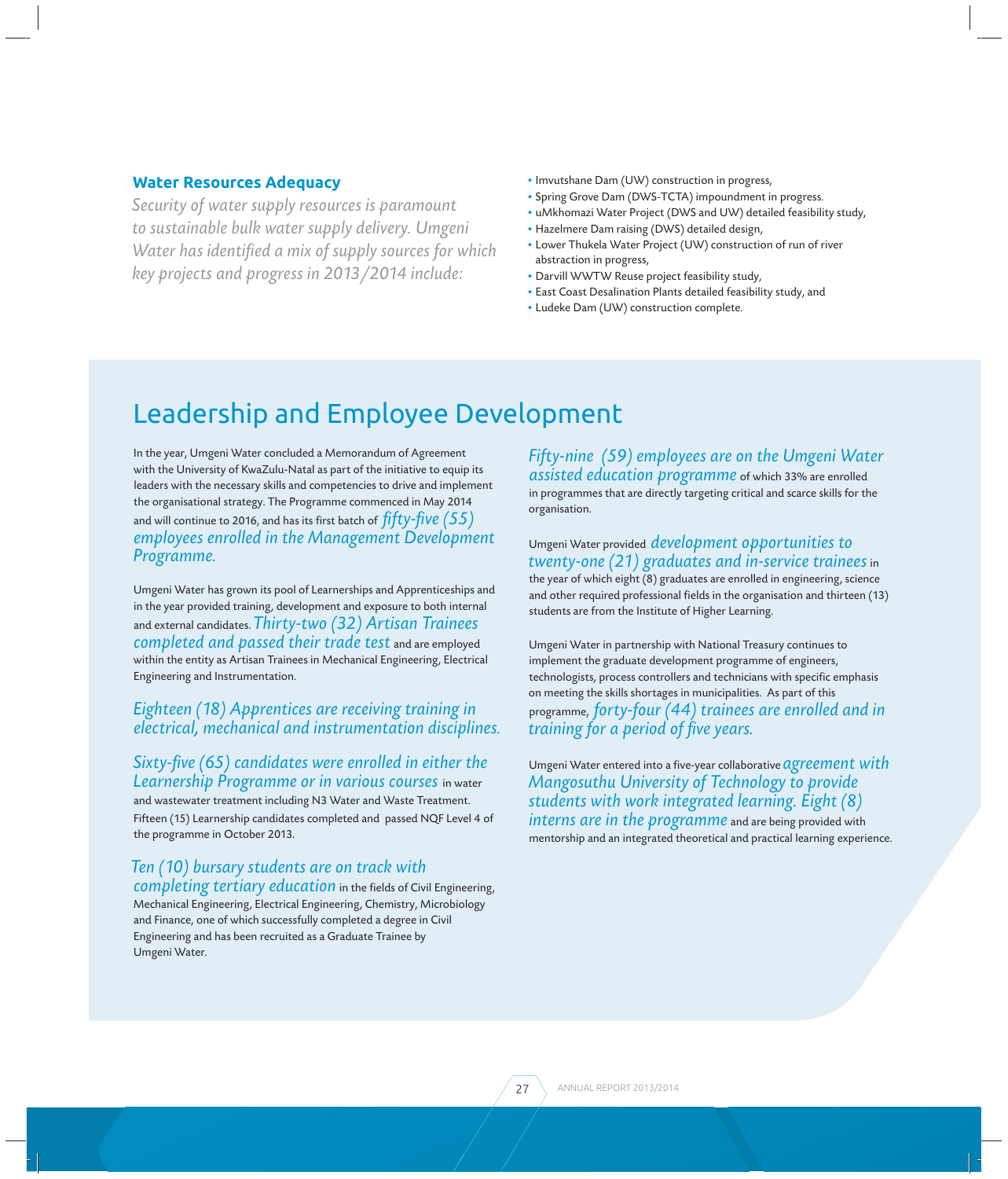

# **Operational Resiliency**

The organisation's strategic risks are clearly mapped to the organisation's strategy. Of a total of nine (9) strategic risks all have been reasonably mitigated and are within the organisation's risk tolerance level.

Umgeni Water maintains its Laboratory Service, which is a dynamic centre of excellence comprising three modern accredited laboratories in Chemistry, Microbiology, and Hydrobiology with a long established reputation of meeting international standards. Modern analytical techniques and a team of highly skilled and dedicated scientists and technicians enable world-class water quality testing to be undertaken 365 days a year.

Umgeni Water has an organisation-wide and holistic ICT management approach in place that aligns information and communication technology systems to business information needs. Programmes completed in 2013/2014 include:

- The creation of a regional office / secondary computer room to enhance business continuity,
- **Ǟ** A Treasury Management System,
- **Ǟ** A SharePoint Performance Management System,
- **Ǟ** A new Laboratory Management System (LabWare),
- **Ǟ** Redundant Wireless Network for operational areas, which has ensured a stable communication platform, and
- Development of the ICT Governance framework, which has ensured alignment with King III.

# **Operational Optimisation**

Water balancing and water loss management measures continued to be implemented in treatment systems and enabled Umgeni Water to maintain its total water loss level below the target 5%.

Umgeni Water continued with investigating the option of treating domestic sewage from its Darvill Wastewater Treatment Works to potable standards. The feasibility study for this wastewater reclamation project was completed in 2013/2014.

The main initiative to reduce Umgeni Water's carbon footprint, is the development of an electricity co-generation plant at the Darvill Wastewater Treatment Works. The project is in the final design stage.